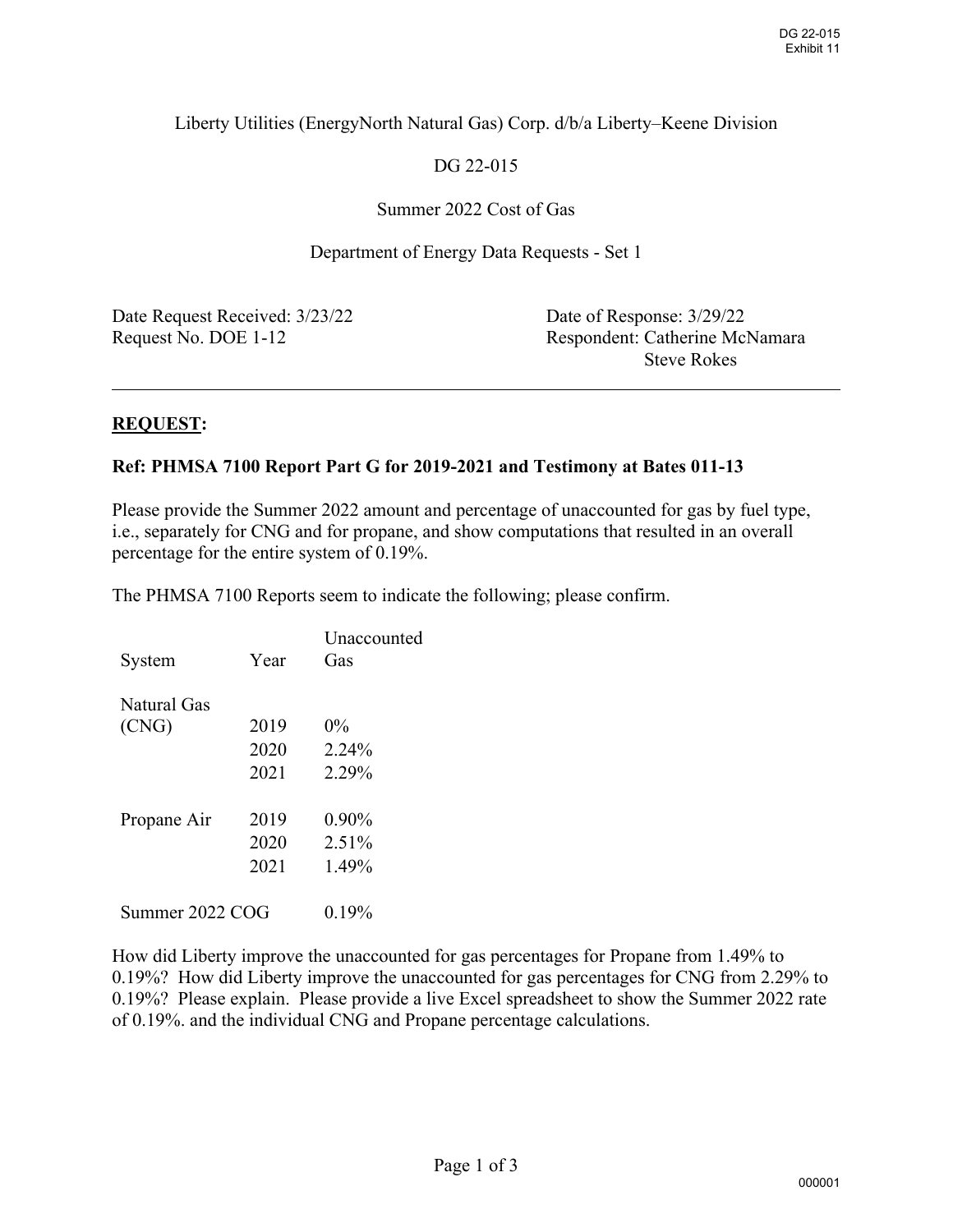## **RESPONSE:**

The calculation used in tab "G - Actual Sendout" of 0.19% comes from the Liberty-Keene Winter 2021/2022 Cost of Gas filing. See Confidential Attachment DOE 1-13.xlsb for the calculation

The CNG rate above for 2020 did not include adjustments to match the billing cycles with the produced gas periods, as described below.

The CNG rate for 2021 above is incorrect. A revised report was filed on March 14, 2022, which indicates this amount was reduced to 1.59%. The change was due to a non-registering meter on the system with usage being estimated using prior history. See Attachment DOE 1-12.xls for the customer billing cycles which were adjusted to match the sendout gas periods.

The Propane Air rate for 2019 and 2020 did not include adjustments of the billing cycles to match with the sendout gas periods, as described below.

The Propane Air rate for 2021 includes customer billing cycles adjustments to match the sendout gas periods. See Attachment DOE 1-12.xls for the customer billing cycles which were adjusted to match the sendout gas periods. The discrepancies are due to Liberty using two different sets of data for calculating the percentages -- the numbers used in the lost and unaccounted for (LAUF) gas calculation are the sendout gas, excluding company usage, as compared to customer usage.

Sendout gas and company use gas data is gathered based on the calendar month, i.e., from the first of the month to the first of the next month. However, the customer usage data is derived from the billing cycle which is not based on a calendar month. Keene's billing cycles are now typically from the 23<sup>rd</sup> of one month to approximately that date of the following month. These billing dates can vary slightly from month to month.

Prior to the 2021 period for the LAUF calculations, Keene used the customer usage data (based on the actual billing cycles beginning and ending around the  $23<sup>rd</sup>$  of each month), which did not match the same period as the sendout gas and company usage data (the first of the month to the first of the next month). This method was used by Keene many years prior, however, in the past, Keene's billing cycles more closely matched the sendout gas cycles. Billing cycles would run from the first five to seven days of the month to the next month. It was only in the past couple of years that the billing cycles were changed to the current dates mentioned above, giving rise to a mismatch of data.

Beginning with the 2021 PHMSA 7100 Report, the customer usage was adjusted to a period of a calendar month, so that the billing cycle would more closely match the cycle of the sendout gas and company usage. This allows for a more accurate representation of the LAUF. However, when the calculations are performed using adjusted or actual billing cycle data the results can vary, as can be seen from our reported results.